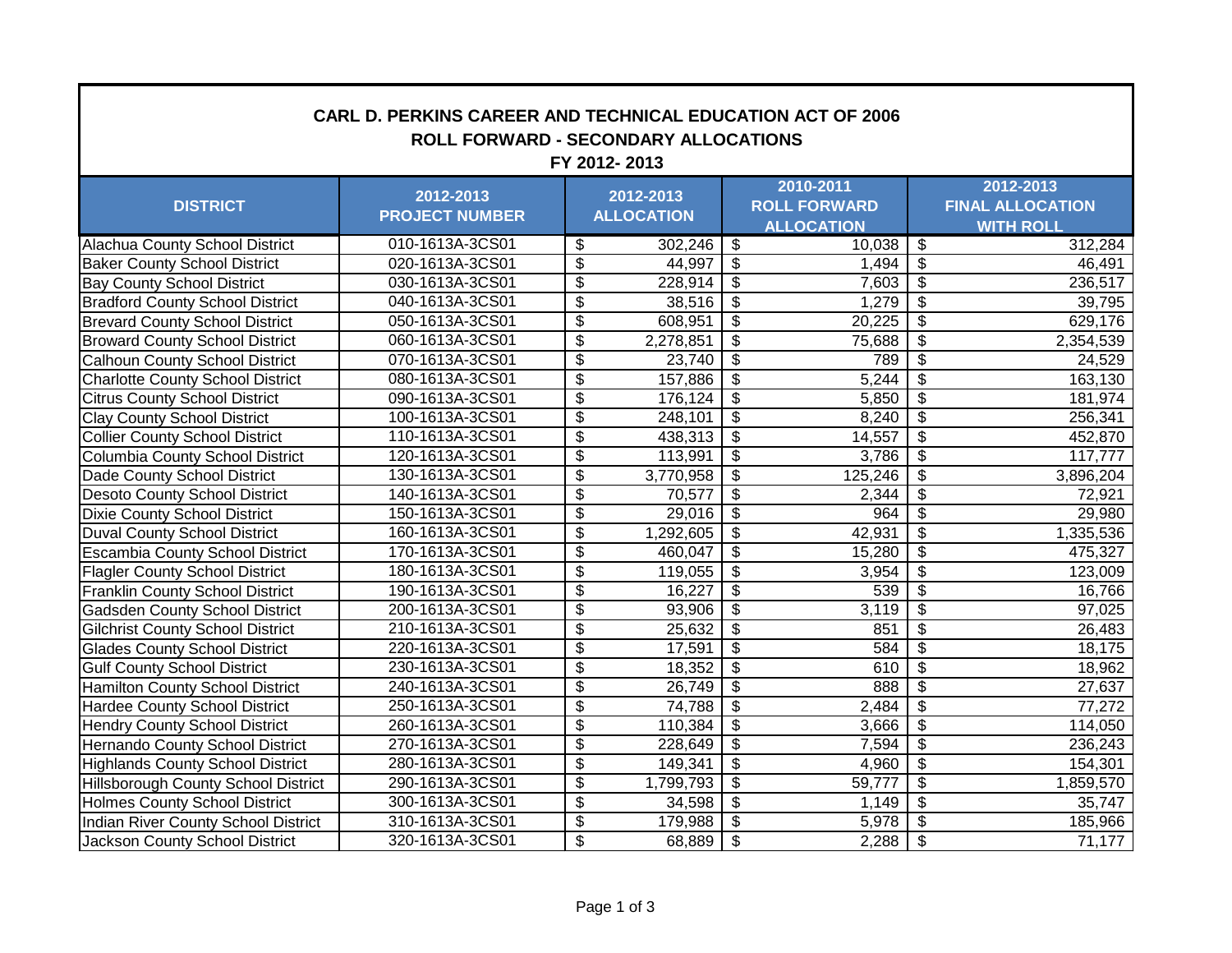| <b>CARL D. PERKINS CAREER AND TECHNICAL EDUCATION ACT OF 2006</b><br><b>ROLL FORWARD - SECONDARY ALLOCATIONS</b><br>FY 2012-2013 |                                    |                                        |           |                                                       |                     |                                                          |           |  |
|----------------------------------------------------------------------------------------------------------------------------------|------------------------------------|----------------------------------------|-----------|-------------------------------------------------------|---------------------|----------------------------------------------------------|-----------|--|
| <b>DISTRICT</b>                                                                                                                  | 2012-2013<br><b>PROJECT NUMBER</b> | 2012-2013<br><b>ALLOCATION</b>         |           | 2010-2011<br><b>ROLL FORWARD</b><br><b>ALLOCATION</b> |                     | 2012-2013<br><b>FINAL ALLOCATION</b><br><b>WITH ROLL</b> |           |  |
| Jefferson County School District                                                                                                 | 330-1613A-3CS01                    | \$                                     | 20,806    | $\sqrt[6]{3}$                                         | 691                 | \$                                                       | 21,497    |  |
| Lafayette County School District                                                                                                 | 340-1613A-3CS01                    | \$                                     | 12,974    | $\overline{\mathbf{3}}$                               | 430                 | \$                                                       | 13,404    |  |
| Lake County School District                                                                                                      | 350-1613A-3CS01                    | \$                                     | 375,279   | $\boldsymbol{\mathsf{\$}}$                            | $\overline{12,464}$ | \$                                                       | 387,743   |  |
| Lee County School District                                                                                                       | 360-1613A-3CS01                    | $\overline{\$}$                        | 868,590   | $\boldsymbol{\mathsf{S}}$                             | 28,849              | $\overline{\$}$                                          | 897,439   |  |
| Leon County School District                                                                                                      | 370-1613A-3CS01                    | $\overline{\$}$                        | 336,080   | $\overline{\$}$                                       | 11,163              | \$                                                       | 347,243   |  |
| Levy County School District                                                                                                      | 380-1613A-3CS01                    | $\overline{\$}$                        | 81,915    | $\overline{\$}$                                       | 2,720               | $\overline{\mathcal{S}}$                                 | 84,635    |  |
| <b>Liberty County School District</b>                                                                                            | 390-1613A-3CS01                    | $\overline{\boldsymbol{\mathfrak{s}}}$ | 12,467    | $\overline{\mathfrak{s}}$                             | 419                 | $\overline{\$}$                                          | 12,886    |  |
| <b>Madison County School District</b>                                                                                            | 400-1613A-3CS01                    | $\overline{\boldsymbol{\mathfrak{s}}}$ | 35,402    | $\overline{\mathcal{S}}$                              | 1,176               | $\overline{\mathcal{S}}$                                 | 36,578    |  |
| Manatee County School District                                                                                                   | 410-1613A-3CS01                    | $\overline{\boldsymbol{\mathfrak{s}}}$ | 425,816   | $\overline{\mathcal{S}}$                              | 14,143              | $\overline{\mathbf{s}}$                                  | 439,959   |  |
| <b>Marion County School District</b>                                                                                             | 420-1613A-3CS01                    | $\overline{\boldsymbol{\theta}}$       | 495,482   | s)                                                    | 16,457              | $\overline{\$}$                                          | 511,939   |  |
| <b>Martin County School District</b>                                                                                             | 430-1613A-3CS01                    | $\overline{\mathbf{S}}$                | 135,207   | s)                                                    | 4,490               | \$                                                       | 139,697   |  |
| <b>Monroe County School District</b>                                                                                             | 440-1613A-3CS01                    | $\overline{\mathbf{S}}$                | 62,462    | s)                                                    | 2,074               | $\overline{\$}$                                          | 64,536    |  |
| Nassau County School District                                                                                                    | 450-1613A-3CS01                    | $\overline{\$}$                        | 85,529    | $\overline{\$}$                                       | 2,841               | $\overline{\$}$                                          | 88,370    |  |
| Okaloosa County School District                                                                                                  | 460-1613A-3CS01                    | $\overline{\boldsymbol{\theta}}$       | 221,410   | $\overline{\mathcal{S}}$                              | 7,354               | $\overline{\$}$                                          | 228,764   |  |
| Okeechobee County School District                                                                                                | 470-1613A-3CS01                    | $\overline{\boldsymbol{\theta}}$       | 78,128    | s)                                                    | 2,595               | $\overline{\mathcal{G}}$                                 | 80,723    |  |
| <b>Orange County School District</b>                                                                                             | 480-1613A-3CS01                    | \$                                     | 1,699,285 | s)                                                    | 56,439              | s)                                                       | 1,755,724 |  |
| <b>Osceola County School District</b>                                                                                            | 490-1613A-3CS01                    | $\boldsymbol{\theta}$                  | 458,328   | $\overline{\boldsymbol{\mathfrak{s}}}$                | 15,222              | $\overline{\boldsymbol{\theta}}$                         | 473,550   |  |
| Palm Beach County School District                                                                                                | 500-1613A-3CS01                    | \$                                     | 1,688,740 | $\overline{\$}$                                       | 56,089              | $\overline{\$}$                                          | 1,744,829 |  |
| Pasco County School District                                                                                                     | 510-1613A-3CS01                    | $\overline{\mathcal{S}}$               | 578,200   | $\frac{1}{2}$                                         | 19,204              | $\overline{\boldsymbol{\mathfrak{s}}}$                   | 597,404   |  |
| <b>Pinellas County School District</b>                                                                                           | 520-1613A-3CS01                    | $\overline{\mathbf{S}}$                | 924,904   | \$                                                    | 30,720              | $\overline{\mathcal{S}}$                                 | 955,624   |  |
| Polk County School District                                                                                                      | 530-1613A-3CS01                    | $\overline{\$}$                        | 963,163   | $\overline{\mathcal{S}}$                              | 31,990              | $\overline{\$}$                                          | 995,153   |  |
| Polk - Charter School Lake Wales**                                                                                               | 53D-1613A-3CS01                    | $\overline{\mathcal{S}}$               | 43,276    | $\overline{\$}$                                       | 1,437               | $\overline{\$}$                                          | 44,713    |  |
| <b>Putnam County School District</b>                                                                                             | 540-1613A-3CS01                    | $\overline{\boldsymbol{\theta}}$       | 158,080   | $\overline{\boldsymbol{\theta}}$                      | 5,250               | $\overline{\$}$                                          | 163,330   |  |
| Santa Rosa County School District                                                                                                | 570-1613A-3CS01                    | $\overline{\boldsymbol{\mathfrak{s}}}$ | 185,774   | $\overline{\mathfrak{s}}$                             | 6,170               | $\overline{\mathcal{S}}$                                 | 191,944   |  |
| Sarasota County School District                                                                                                  | 580-1613A-3CS01                    | $\overline{\boldsymbol{\theta}}$       | 356,717   | $\overline{\mathfrak{s}}$                             | 11,848              | $\overline{\mathbf{3}}$                                  | 368,565   |  |
| Seminole County School District                                                                                                  | 590-1613A-3CS01                    | $\overline{\boldsymbol{\mathfrak{s}}}$ | 461,826   | $\overline{\mathfrak{s}}$                             | 15,339              | $\overline{\mathbf{3}}$                                  | 477,165   |  |
| St. Johns County School District                                                                                                 | 550-1613A-3CS01                    | \$                                     | 207,495   | $\boldsymbol{\theta}$                                 | 6,891               | \$                                                       | 214,386   |  |
| St. Lucie County School District                                                                                                 | 560-1613A-3CS01                    | \$                                     | 457,703   | $\boldsymbol{\mathsf{S}}$                             | 15,202              | $\overline{\mathcal{G}}$                                 | 472,905   |  |
| <b>Sumter County School District</b>                                                                                             | 600-1613A-3CS01                    | $\overline{\mathbf{S}}$                | 73,053    | $\overline{\boldsymbol{\theta}}$                      | 2,426               | $\overline{\mathbf{e}}$                                  | 75,479    |  |
| <b>Suwannee County School District</b>                                                                                           | 610-1613A-3CS01                    | $\overline{\boldsymbol{\theta}}$       | 70,148    | $\overline{\$}$                                       | 2,329               | $\overline{\$}$                                          | 72,477    |  |
| <b>Taylor County School District</b>                                                                                             | 620-1613A-3CS01                    | $\boldsymbol{\theta}$                  | 34,606    | $\boldsymbol{\theta}$                                 | 1,149               | $\overline{\mathbf{e}}$                                  | 35,755    |  |
| <b>Union County School District</b>                                                                                              | 630-1613A-3CS01                    | \$                                     | 19,699    | $\boldsymbol{\mathsf{S}}$                             | 655                 | \$                                                       | 20,354    |  |